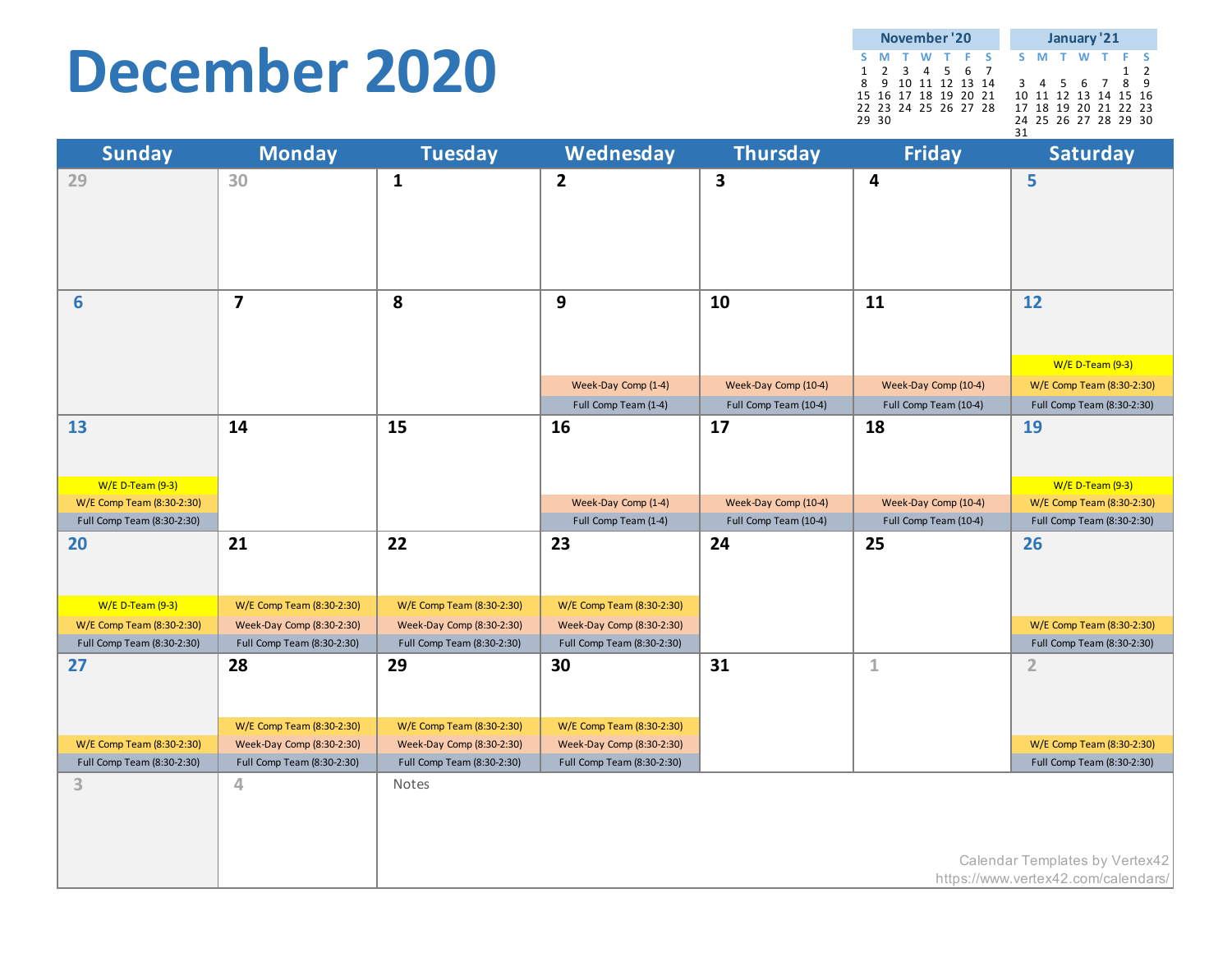### **January 2021**

| December '20 |                      |  |           |  |  | <b>February '21</b> |                   |  |  |                      |  |  |  |
|--------------|----------------------|--|-----------|--|--|---------------------|-------------------|--|--|----------------------|--|--|--|
|              | S M T W T F S        |  |           |  |  |                     |                   |  |  | S M T W T F S        |  |  |  |
|              |                      |  | 1 2 3 4 5 |  |  |                     |                   |  |  | 1 2 3 4 5 6          |  |  |  |
|              | 6 7 8 9 10 11 12     |  |           |  |  |                     | 7 8 9 10 11 12 13 |  |  |                      |  |  |  |
|              | 13 14 15 16 17 18 19 |  |           |  |  |                     |                   |  |  | 14 15 16 17 18 19 20 |  |  |  |
|              | 20 21 22 23 24 25 26 |  |           |  |  |                     |                   |  |  | 21 22 23 24 25 26 27 |  |  |  |
|              | 27 28 29 30 31       |  |           |  |  |                     | 28                |  |  |                      |  |  |  |

| <b>Sunday</b>                                   | <b>Monday</b>                                           | <b>Tuesday</b> | Wednesday            | <b>Thursday</b>                                  | <b>Friday</b>         | <b>Saturday</b>                               |
|-------------------------------------------------|---------------------------------------------------------|----------------|----------------------|--------------------------------------------------|-----------------------|-----------------------------------------------|
| 27                                              | 28                                                      | 29             | 30                   | 31                                               | $\mathbf{1}$          | $\overline{2}$                                |
|                                                 |                                                         |                |                      |                                                  |                       |                                               |
|                                                 |                                                         |                |                      |                                                  |                       |                                               |
|                                                 |                                                         |                |                      |                                                  |                       |                                               |
|                                                 |                                                         |                |                      |                                                  |                       | W/E Comp Team (8:30-2:30)                     |
|                                                 |                                                         |                |                      |                                                  |                       | Full Comp Team (8:30-2:30)                    |
| 3                                               | 4                                                       | 5              | $6\phantom{1}6$      | $\overline{\mathbf{z}}$                          | 8                     | 9                                             |
|                                                 |                                                         |                |                      |                                                  |                       |                                               |
|                                                 |                                                         |                |                      | Thur D-Team (9-3)                                |                       | W/E D-Team (9-3)                              |
| W/E Comp Team (8:30-2:30)                       |                                                         |                | Week-Day Comp (1-4)  | Thur Rippers (9:30-3:30)<br>Week-Day Comp (10-4) | Week-Day Comp (10-4)  | W/E Comp Team (8:30-2:30)                     |
| Full Comp Team (8:30-2:30)                      |                                                         |                | Full Comp Team (1-4) | Full Comp Team (10-4)                            | Full Comp Team (10-4) | Full Comp Team (8:30-2:30)                    |
| <b>10</b>                                       | 11                                                      | 12             | 13                   | 14                                               | 15                    | <b>16</b>                                     |
|                                                 |                                                         |                |                      |                                                  |                       |                                               |
|                                                 |                                                         |                |                      | Thur D-Team (9-3)                                |                       |                                               |
| $W/E$ D-Team (9-3)                              |                                                         |                |                      | Thur Rippers (9:30-3:30)                         |                       |                                               |
| W/E Comp Team (8:30-2:30)                       |                                                         |                | Week-Day Comp (1-4)  | Week-Day Comp (10-4)                             | Week-Day Comp (10-4)  | W/E Comp Team (8:30-2:30)                     |
| Full Comp Team (8:30-2:30)                      |                                                         |                | Full Comp Team (1-4) | Full Comp Team (10-4)                            | Full Comp Team (10-4) | Full Comp Team (8:30-2:30)                    |
| 17                                              | 18                                                      | 19             | 20                   | 21                                               | 22                    | 23                                            |
|                                                 |                                                         |                |                      |                                                  |                       |                                               |
|                                                 | <b>MLK</b>                                              |                |                      | Thur D-Team (9-3)                                |                       |                                               |
| W/E Comp Team (8:30-2:30)                       | W/E Comp Team (8:30-2:30)                               |                |                      | Thur Rippers (9:30-3:30)                         | Week-Day Comp (10-4)  | W/E D-Team (9-3)<br>W/E Comp Team (8:30-2:30) |
| Full Comp Team (8:30-2:30)                      | Week-Day Comp (8:30-2:30)<br>Full Comp Team (8:30-2:30) |                |                      | Week-Day Comp (10-4)<br>Full Comp Team (10-4)    | Full Comp Team (10-4) | Full Comp Team (8:30-2:30)                    |
| 24                                              | 25                                                      | 26             | 27                   | 28                                               | 29                    | 30                                            |
|                                                 |                                                         |                |                      |                                                  |                       |                                               |
|                                                 |                                                         |                |                      | Thur D-Team (9-3)                                |                       |                                               |
| $W/E$ D-Team (9-3)                              |                                                         |                |                      | Thur Rippers (9:30-3:30)                         |                       | <b>W/E D-Team (9-3)</b>                       |
| W/E Comp Team (8:30-2:30)                       |                                                         |                | Week-Day Comp (1-4)  | Week-Day Comp (10-4)                             | Week-Day Comp (10-4)  | W/E Comp Team (8:30-2:30)                     |
| Full Comp Team (8:30-2:30)                      |                                                         |                | Full Comp Team (1-4) | Full Comp Team (10-4)                            | Full Comp Team (10-4) | Full Comp Team (8:30-2:30)                    |
| 31                                              | $\mathbf 1$                                             | Notes          |                      |                                                  |                       |                                               |
|                                                 |                                                         |                |                      |                                                  |                       |                                               |
|                                                 |                                                         |                |                      |                                                  |                       |                                               |
| $W/E$ D-Team (9-3)<br>W/E Comp Team (8:30-2:30) |                                                         |                |                      |                                                  |                       | Calendar Templates by Vertex42                |
| Full Comp Team (8:30-2:30)                      |                                                         |                |                      |                                                  |                       | https://www.vertex42.com/calendars/           |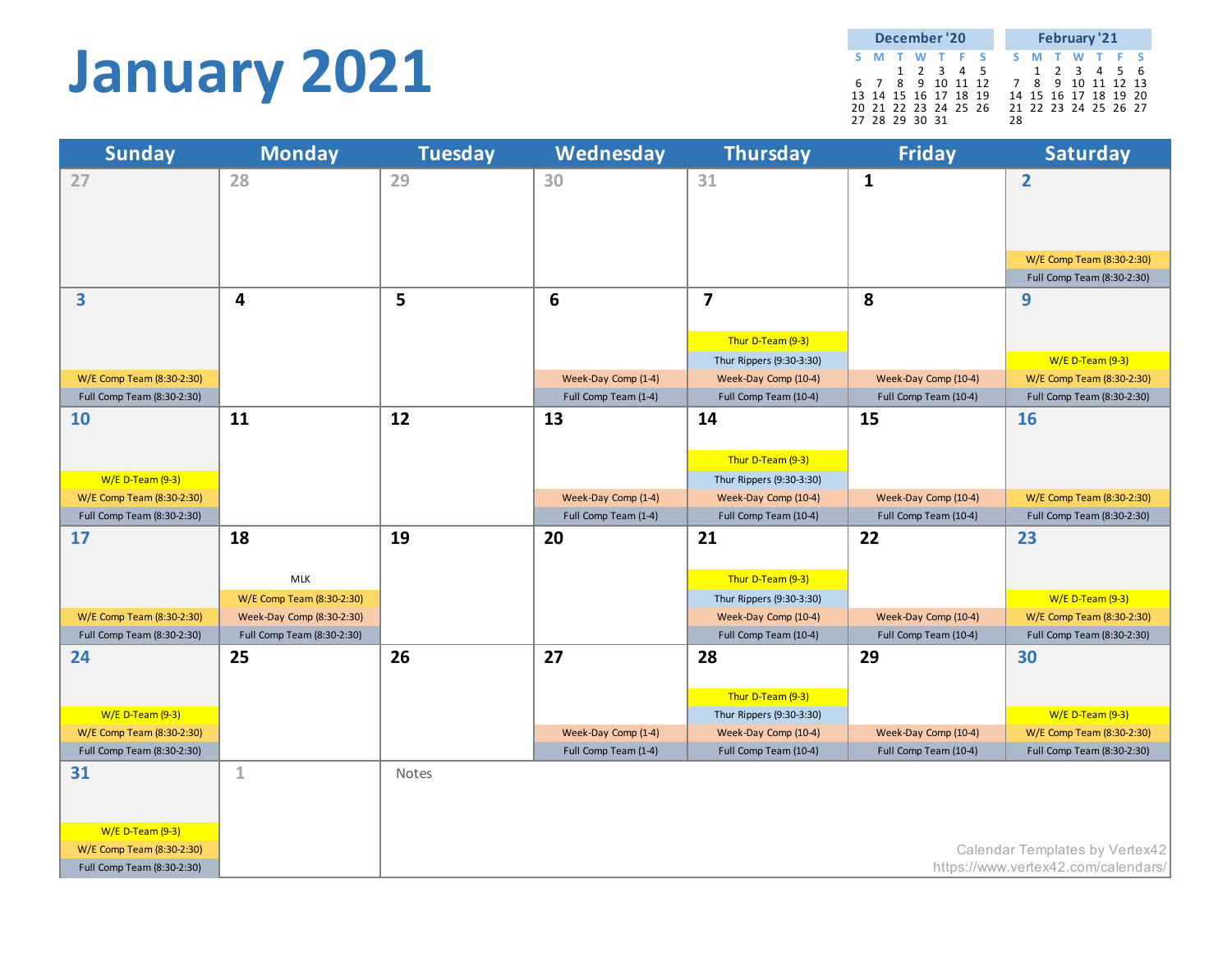## **February 2021**

|    | January '21          |  |  |  |  |          |  | March '21 |  |             |                      |  |  |  |
|----|----------------------|--|--|--|--|----------|--|-----------|--|-------------|----------------------|--|--|--|
|    | S M T W T F S        |  |  |  |  |          |  |           |  |             | S M T W T F S        |  |  |  |
|    |                      |  |  |  |  | $1\quad$ |  |           |  |             | 1 2 3 4 5 6          |  |  |  |
|    | 3 4 5 6 7 8 9        |  |  |  |  |          |  |           |  |             | 7 8 9 10 11 12 13    |  |  |  |
|    | 10 11 12 13 14 15 16 |  |  |  |  |          |  |           |  |             | 14 15 16 17 18 19 20 |  |  |  |
|    | 17 18 19 20 21 22 23 |  |  |  |  |          |  |           |  |             | 21 22 23 24 25 26 27 |  |  |  |
|    | 24 25 26 27 28 29 30 |  |  |  |  |          |  |           |  | 28 29 30 31 |                      |  |  |  |
| 31 |                      |  |  |  |  |          |  |           |  |             |                      |  |  |  |

| <b>Sunday</b>              | <b>Monday</b>              | <b>Tuesday</b> | Wednesday               | <b>Thursday</b>            | <b>Friday</b>              | <b>Saturday</b>                     |
|----------------------------|----------------------------|----------------|-------------------------|----------------------------|----------------------------|-------------------------------------|
| 31                         | $\mathbf{1}$               | $\mathbf{2}$   | $\overline{\mathbf{3}}$ | 4                          | 5                          | $6\phantom{a}$                      |
|                            |                            |                |                         |                            |                            |                                     |
|                            |                            |                |                         | Thur D-Team (9-3)          |                            |                                     |
|                            |                            |                |                         | Thur Rippers (9:30-3:30)   |                            | W/E D-Team (9-3)                    |
|                            |                            |                | Week-Day Comp (1-4)     | Week-Day Comp (10-4)       | Week-Day Comp (10-4)       | W/E Comp Team (8:30-2:30)           |
|                            |                            |                | Full Comp Team (1-4)    | Full Comp Team (10-4)      | Full Comp Team (10-4)      | Full Comp Team (8:30-2:30)          |
| $\overline{\mathbf{z}}$    | 8                          | 9              | 10                      | 11                         | 12                         | 13                                  |
|                            |                            |                |                         |                            |                            |                                     |
|                            |                            |                |                         | Thur D-Team (9-3)          |                            |                                     |
| W/E D-Team (9-3)           |                            |                |                         | Thur Rippers (9:30-3:30)   |                            |                                     |
| W/E Comp Team (8:30-2:30)  |                            |                | Week-Day Comp (1-4)     | Week-Day Comp (10-4)       | Week-Day Comp (10-4)       | W/E Comp Team (8:30-2:30)           |
| Full Comp Team (8:30-2:30) |                            |                | Full Comp Team (1-4)    | Full Comp Team (10-4)      | Full Comp Team (10-4)      | Full Comp Team (8:30-2:30)          |
| 14                         | 15                         | 16             | 17                      | 18                         | 19                         | 20                                  |
|                            |                            |                |                         |                            |                            |                                     |
|                            | Presidents Day             |                |                         |                            |                            |                                     |
|                            | W/E Comp Team (8:30-2:30)  |                |                         |                            |                            | W/E D-Team (9-3)                    |
| W/E Comp Team (8:30-2:30)  | Week-Day Comp (8:30-2:30)  |                |                         | Week-Day Comp (8:30-2:30)  | Week-Day Comp (8:30-2:30)  | W/E Comp Team (8:30-2:30)           |
| Full Comp Team (8:30-2:30) | Full Comp Team (8:30-2:30) |                |                         | Full Comp Team (8:30-2:30) | Full Comp Team (8:30-2:30) | Full Comp Team (8:30-2:30)          |
| 21                         | 22                         | 23             | 24                      | 25                         | 26                         | 27                                  |
|                            |                            |                |                         |                            |                            |                                     |
|                            |                            |                |                         | Thur D-Team (9-3)          |                            |                                     |
| W/E D-Team (9-3)           |                            |                |                         | Thur Rippers (9:30-3:30)   |                            | W/E D-Team (9-3)                    |
| W/E Comp Team (8:30-2:30)  |                            |                | Week-Day Comp (1-4)     | Week-Day Comp (10-4)       | Week-Day Comp (10-4)       | W/E Comp Team (8:30-2:30)           |
| Full Comp Team (8:30-2:30) |                            |                | Full Comp Team (1-4)    | Full Comp Team (10-4)      | Full Comp Team (10-4)      | Full Comp Team (8:30-2:30)          |
| 28                         | $\mathbf 1$                | $\overline{2}$ | 3                       | 4                          | 5                          | 6                                   |
|                            |                            |                |                         |                            |                            |                                     |
|                            |                            |                |                         |                            |                            |                                     |
| <b>W/E D-Team (9-3)</b>    |                            |                |                         |                            |                            |                                     |
| W/E Comp Team (8:30-2:30)  |                            |                |                         |                            |                            |                                     |
| Full Comp Team (8:30-2:30) |                            |                |                         |                            |                            |                                     |
| $\overline{7}$             | 8                          | Notes          |                         |                            |                            |                                     |
|                            |                            |                |                         |                            |                            |                                     |
|                            |                            |                |                         |                            |                            |                                     |
|                            |                            |                |                         |                            |                            |                                     |
|                            |                            |                |                         |                            |                            | Calendar Templates by Vertex42      |
|                            |                            |                |                         |                            |                            | https://www.vertex42.com/calendars/ |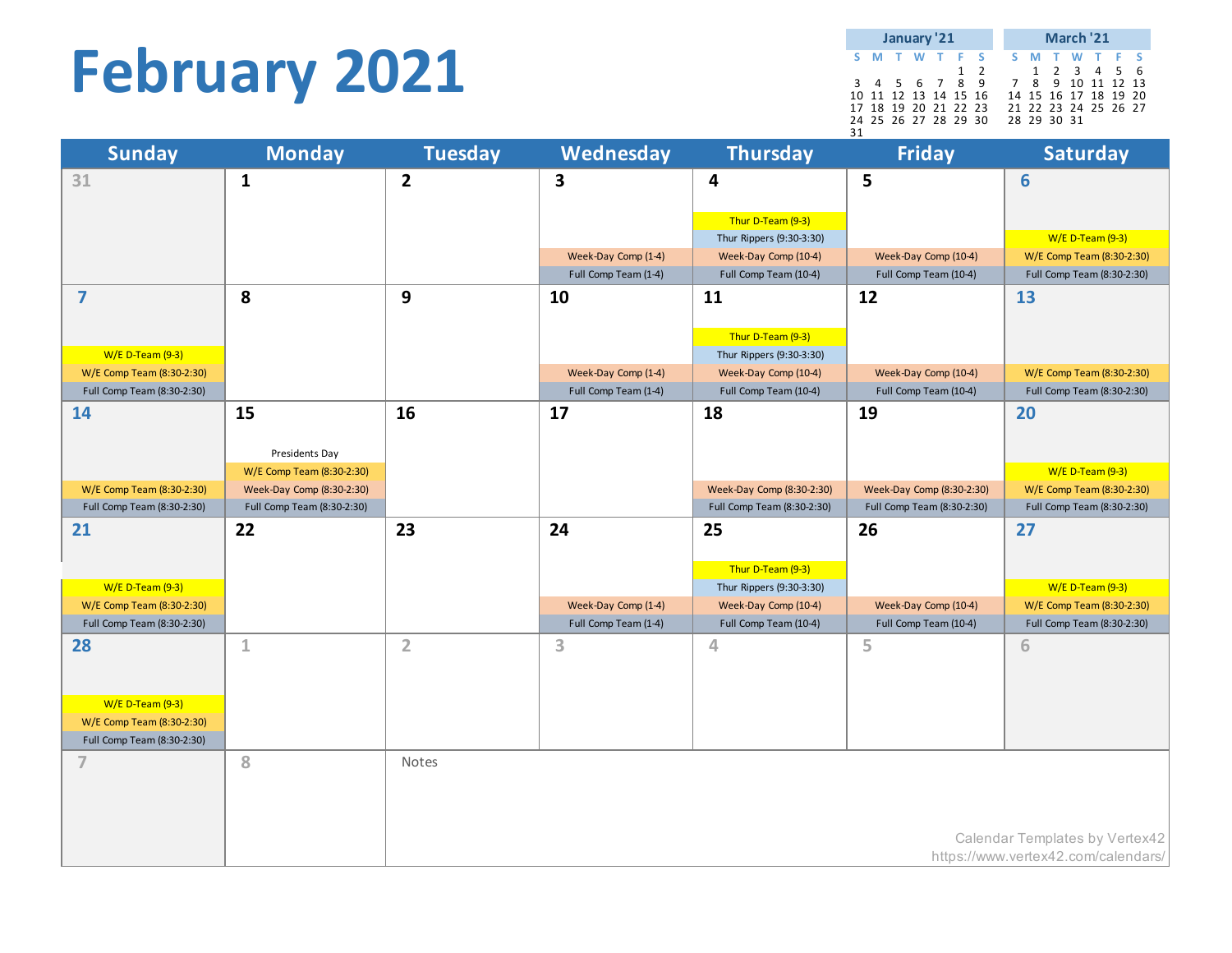### **March 2021**

|    | February '21 |  |                      |  |  |  |  | April '21 |  |  |                      |  |                     |  |
|----|--------------|--|----------------------|--|--|--|--|-----------|--|--|----------------------|--|---------------------|--|
|    |              |  | S M T W T F S        |  |  |  |  |           |  |  | S M T W T F S        |  |                     |  |
|    |              |  | 1 2 3 4 5 6          |  |  |  |  |           |  |  |                      |  | $1 \quad 2 \quad 3$ |  |
|    |              |  | 7 8 9 10 11 12 13    |  |  |  |  |           |  |  | 4 5 6 7 8 9 10       |  |                     |  |
|    |              |  | 14 15 16 17 18 19 20 |  |  |  |  |           |  |  | 11 12 13 14 15 16 17 |  |                     |  |
|    |              |  | 21 22 23 24 25 26 27 |  |  |  |  |           |  |  | 18 19 20 21 22 23 24 |  |                     |  |
| 28 |              |  |                      |  |  |  |  |           |  |  | 25 26 27 28 29 30    |  |                     |  |

| <b>Sunday</b>              | <b>Monday</b> | <b>Tuesday</b> | Wednesday               | <b>Thursday</b>          | <b>Friday</b>         | <b>Saturday</b>                     |
|----------------------------|---------------|----------------|-------------------------|--------------------------|-----------------------|-------------------------------------|
| 28                         | $\mathbf{1}$  | $\overline{2}$ | $\overline{\mathbf{3}}$ | 4                        | 5                     | 6                                   |
|                            |               |                |                         |                          |                       |                                     |
|                            |               |                |                         | Thur D-Team (9-3)        |                       |                                     |
|                            |               |                |                         | Thur Rippers (9:30-3:30) |                       | W/E D-Team (9-3)                    |
|                            |               |                | Week-Day Comp (1-4)     | Week-Day Comp (10-4)     | Week-Day Comp (10-4)  | W/E Comp Team (8:30-2:30)           |
|                            |               |                | Full Comp Team (1-4)    | Full Comp Team (10-4)    | Full Comp Team (10-4) | Full Comp Team (8:30-2:30)          |
| $\overline{7}$             | 8             | 9              | 10                      | 11                       | 12                    | 13                                  |
|                            |               |                |                         |                          |                       |                                     |
|                            |               |                |                         | Thur D-Team (9-3)        |                       |                                     |
| $W/E$ D-Team (9-3)         |               |                |                         | Thur Rippers (9:30-3:30) |                       | W/E D-Team (9-3)                    |
| W/E Comp Team (8:30-2:30)  |               |                | Week-Day Comp (1-4)     | Week-Day Comp (10-4)     | Week-Day Comp (10-4)  | W/E Comp Team (8:30-2:30)           |
| Full Comp Team (8:30-2:30) |               |                | Full Comp Team (1-4)    | Full Comp Team (10-4)    | Full Comp Team (10-4) | Full Comp Team (8:30-2:30)          |
| 14                         | 15            | 16             | 17                      | 18                       | 19                    | 20                                  |
|                            |               |                |                         |                          |                       |                                     |
|                            |               |                |                         | Thur D-Team (9-3)        |                       |                                     |
| $W/E$ D-Team (9-3)         |               |                |                         | Thur Rippers (9:30-3:30) |                       | W/E D-Team (9-3)                    |
| W/E Comp Team (8:30-2:30)  |               |                | Week-Day Comp (1-4)     | Week-Day Comp (10-4)     | Week-Day Comp (10-4)  | W/E Comp Team (8:30-2:30)           |
| Full Comp Team (8:30-2:30) |               |                | Full Comp Team (1-4)    | Full Comp Team (10-4)    | Full Comp Team (10-4) | Full Comp Team (8:30-2:30)          |
| 21                         | 22            | 23             | 24                      | 25                       | 26                    | 27                                  |
|                            |               |                |                         |                          |                       |                                     |
|                            |               |                |                         | Thur D-Team (9-3)        |                       |                                     |
| $W/E$ D-Team (9-3)         |               |                |                         | Thur Rippers (9:30-3:30) |                       | W/E D-Team (9-3)                    |
| W/E Comp Team (8:30-2:30)  |               |                | Week-Day Comp (1-4)     | Week-Day Comp (10-4)     | Week-Day Comp (10-4)  | W/E Comp Team (8:30-2:30)           |
| Full Comp Team (8:30-2:30) |               |                | Full Comp Team (1-4)    | Full Comp Team (10-4)    | Full Comp Team (10-4) | Full Comp Team (2:30-2:30)          |
| 28                         | 29            | 30             | 31                      | $\mathbf{1}$             | $\overline{2}$        | 3                                   |
|                            |               |                |                         |                          |                       |                                     |
|                            |               |                |                         |                          |                       |                                     |
| $W/E$ D-Team (9-3)         |               |                |                         |                          |                       |                                     |
| W/E Comp Team (8:30-2:30)  |               |                |                         |                          |                       |                                     |
| Full Comp Team (2:30-2:30) |               |                |                         |                          |                       |                                     |
| 4                          | 5             | Notes          |                         |                          |                       |                                     |
|                            |               |                |                         |                          |                       |                                     |
|                            |               |                |                         |                          |                       |                                     |
|                            |               |                |                         |                          |                       |                                     |
|                            |               |                |                         |                          |                       | Calendar Templates by Vertex42      |
|                            |               |                |                         |                          |                       | https://www.vertex42.com/calendars/ |